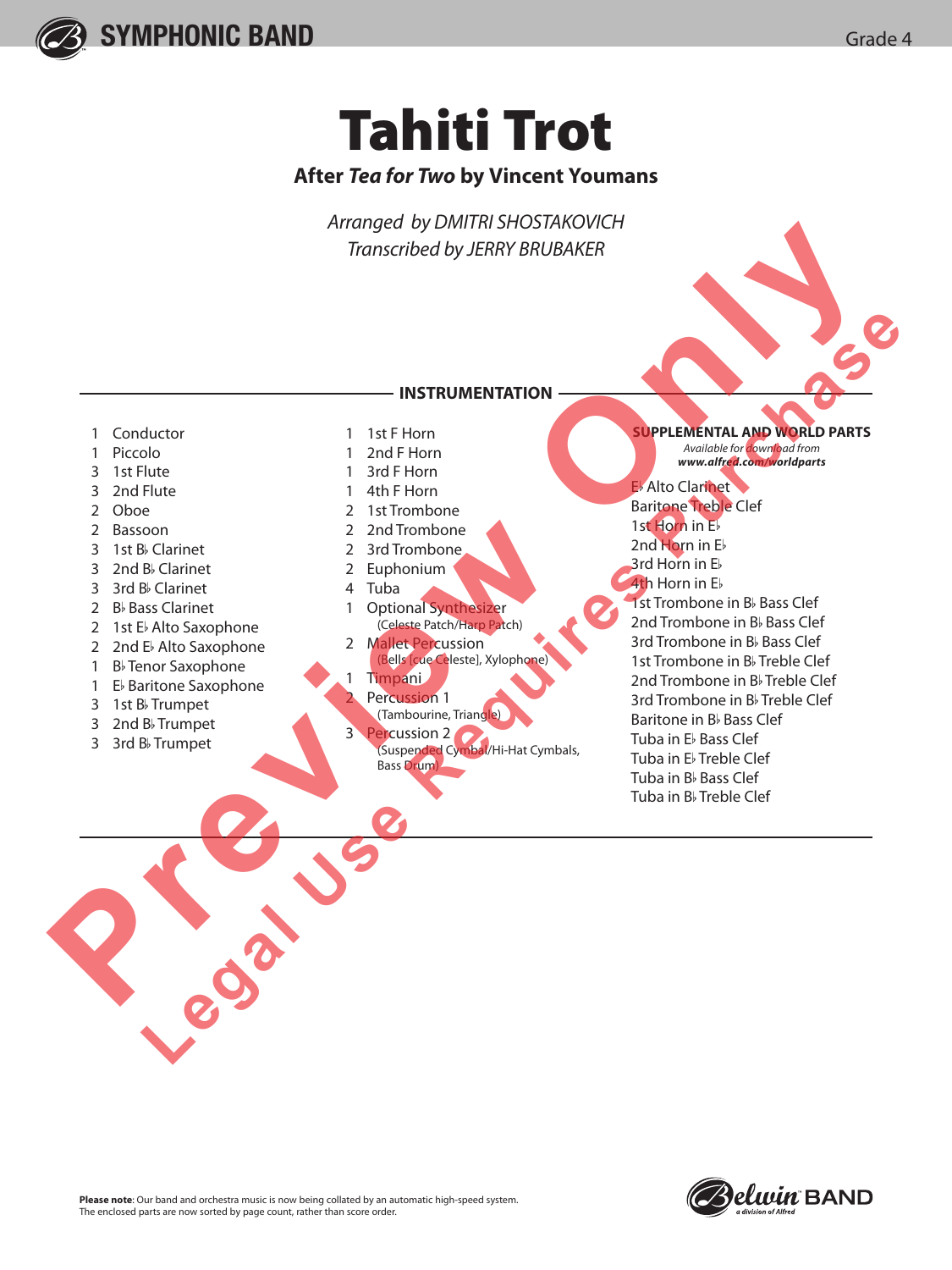#### **PROGRAM NOTES**

Dmitri Shostakovich's Tahiti Trot is a fox trot style arrangement of Vincent Youmans's song "Tea for Two," which was published in 1926. Rumor has it that Shostakovich was challenged by conductor Nickolai Malko to write an orchestral arrangement of this song in less than an hour. He is said to have accomplished the 132measure orchestration in forty-five minutes! Jerry Brubaker is proud to have produced this first symphonic band, arrangement of Tahiti Trot.

There are solos from nearly every section of the ensemble and great dynamic contrast overall. Mr. Brubaker fully appreciates the genius of Shostakovich to be able to produce this work in such a short time as he admits to devoting an entire week to fully orchestrate and prepare this piece for publication.

#### **NOTES TO THE CONDUCTOR**

There is an optional synthesizer keyboard part which provides celesta and harp. It is strongly recommended that this part be covered; however, the part is cued in the bells and woodwinds in the event that a synthesizer is unavailable.

Pay careful attention to balance especially when there is a solo passage (and there are many).

There are many rit. and rall. markings. These can be observed or ignored at the conductor's discretion. They were not in Shostakovich's original manuscript, but added in a later edition.

With regard to the gliss indications in the trombones, there are two types. Most are between two notes in rhythm (i.e. measure 37). However, at measure 53 and following, the gliss is indicated by a grace note which starts before the beat on the pitch indicated and smoothly slides up to the note.

There are two contrasting styles at play in this piece. There is the bouncy staccato style as in the beginning, and there is a very legato style as indicated by phrasing marks. Sometimes a subtle variation in the tempo can help to emphasize these contrasts.

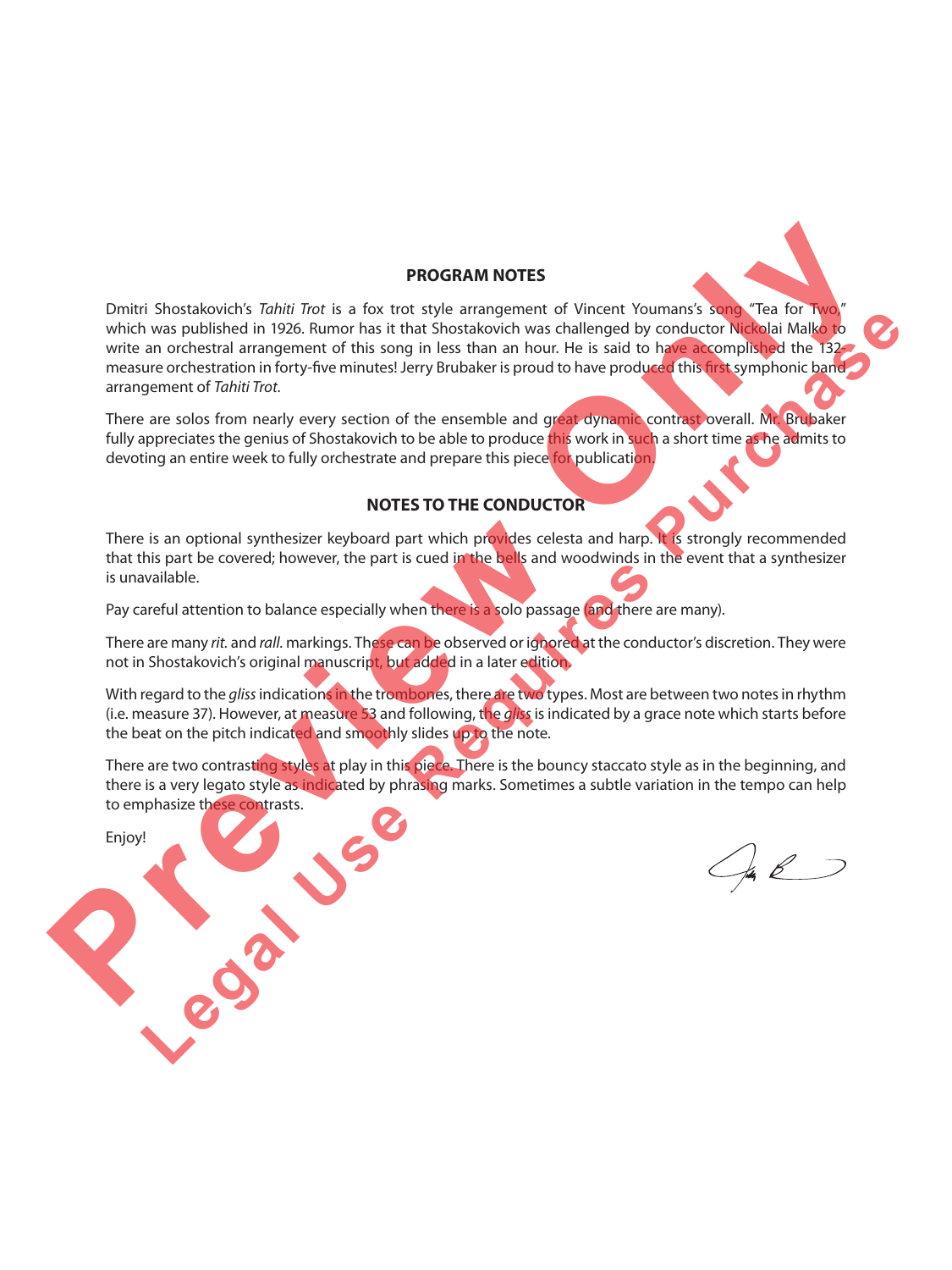## **Tahiti Trot**

FULL SCORE Approx. Duration - 3:30 After *Tea for Two* by Vincent Youmans

Music by Vincent Youmans Orchestration by Dmitri Shostakovich *Transcribed by Jerry Brubaker*



Purchase a full-length<br>performance recording! alfred.com/downloads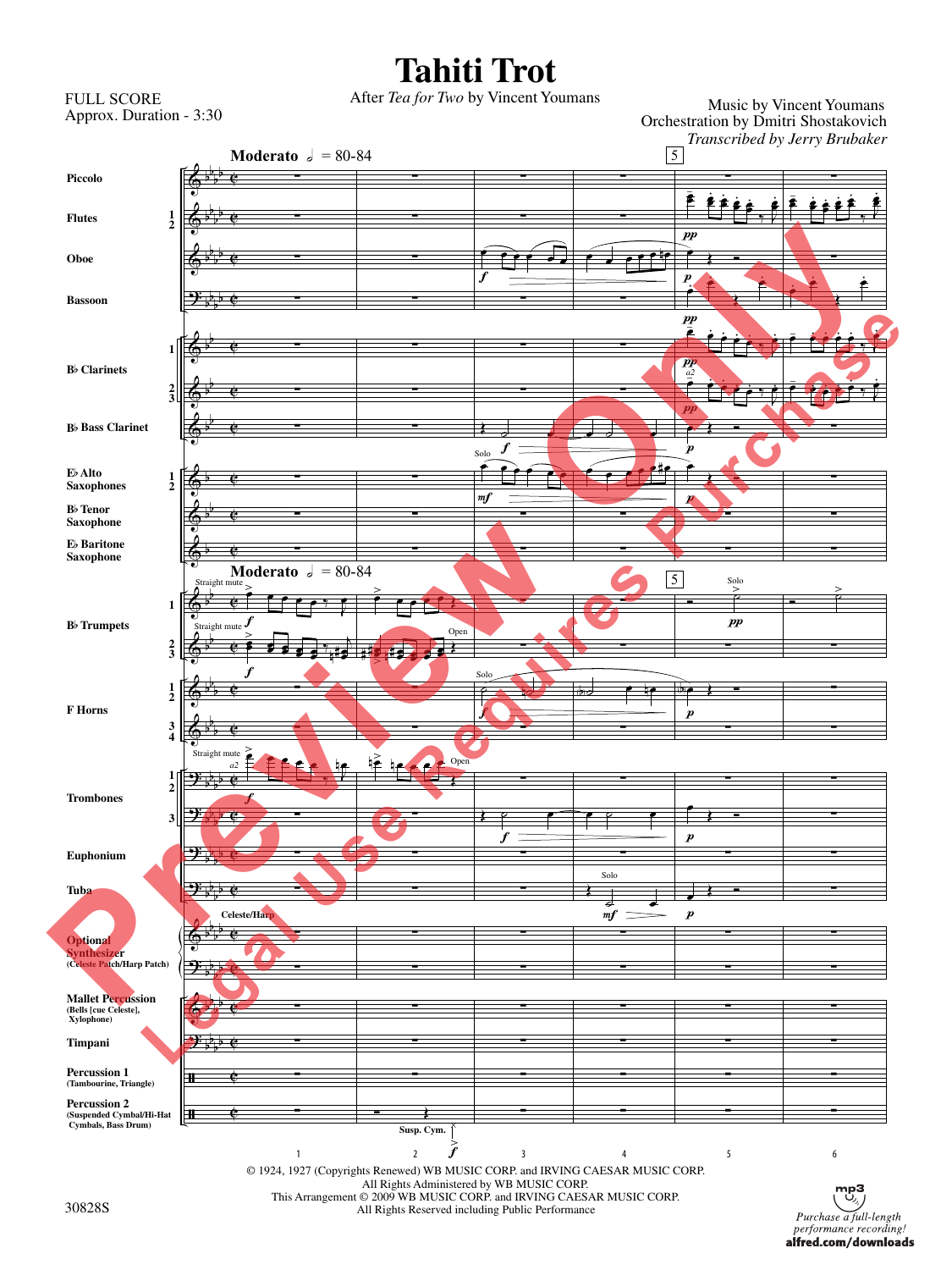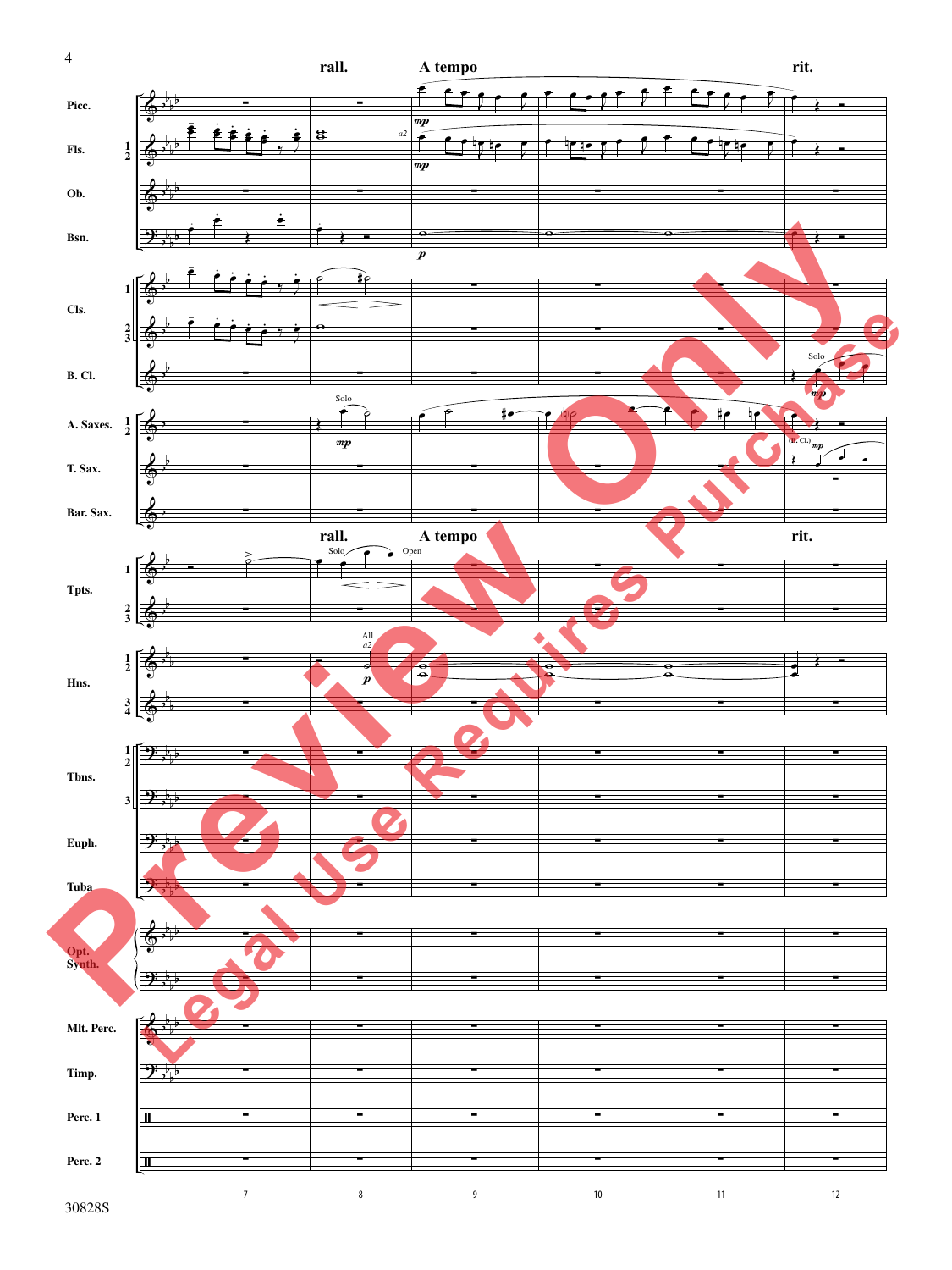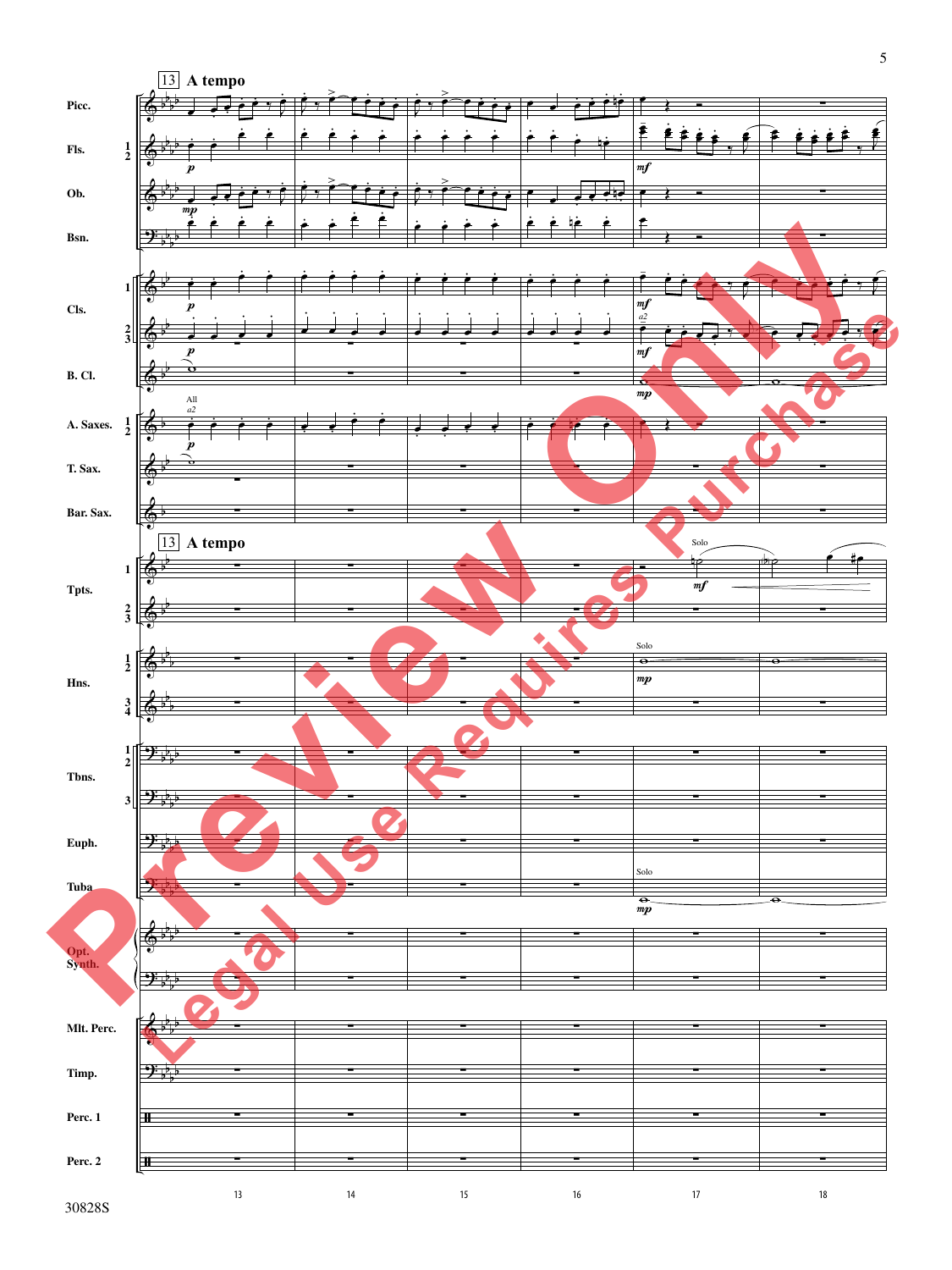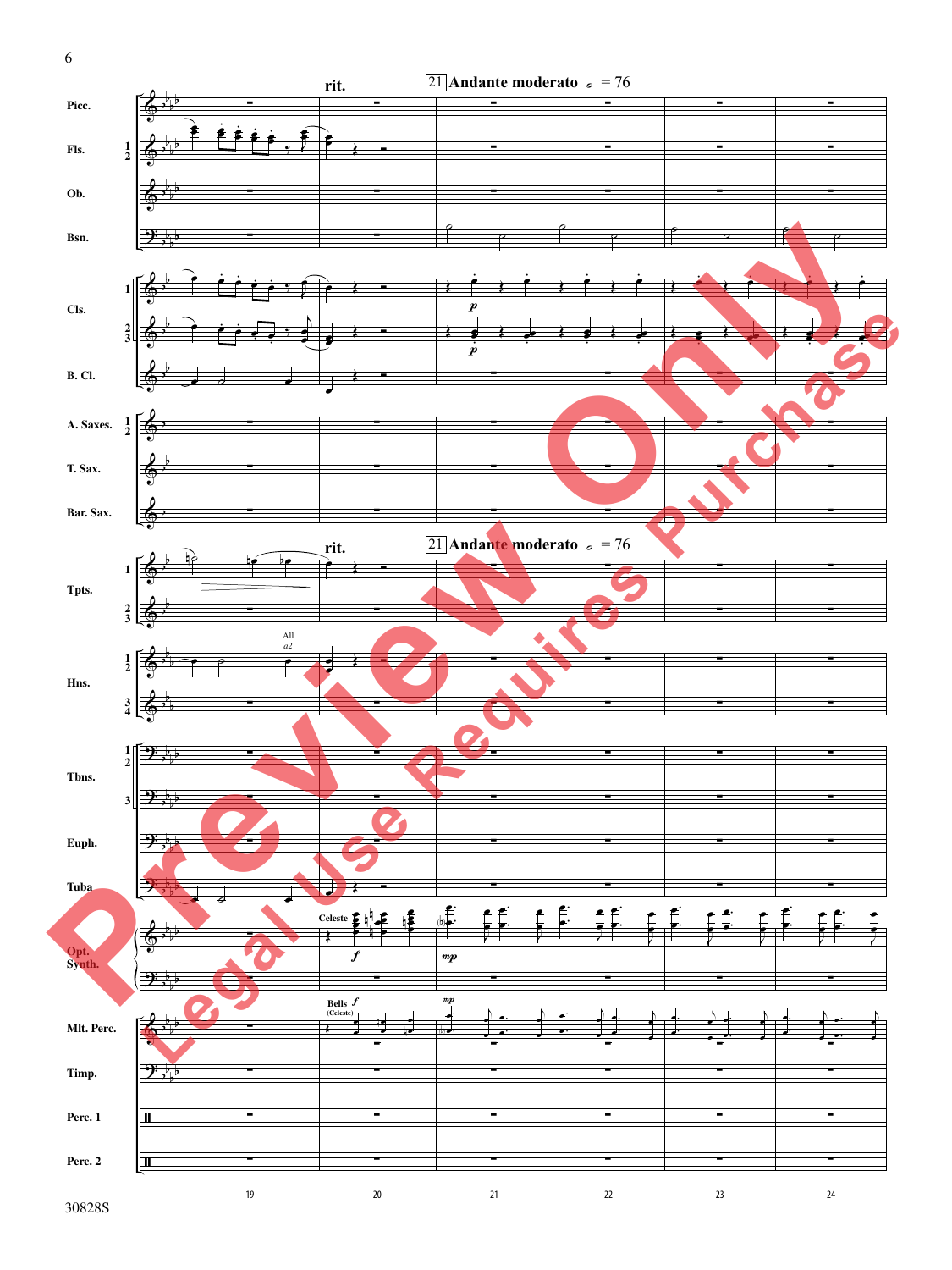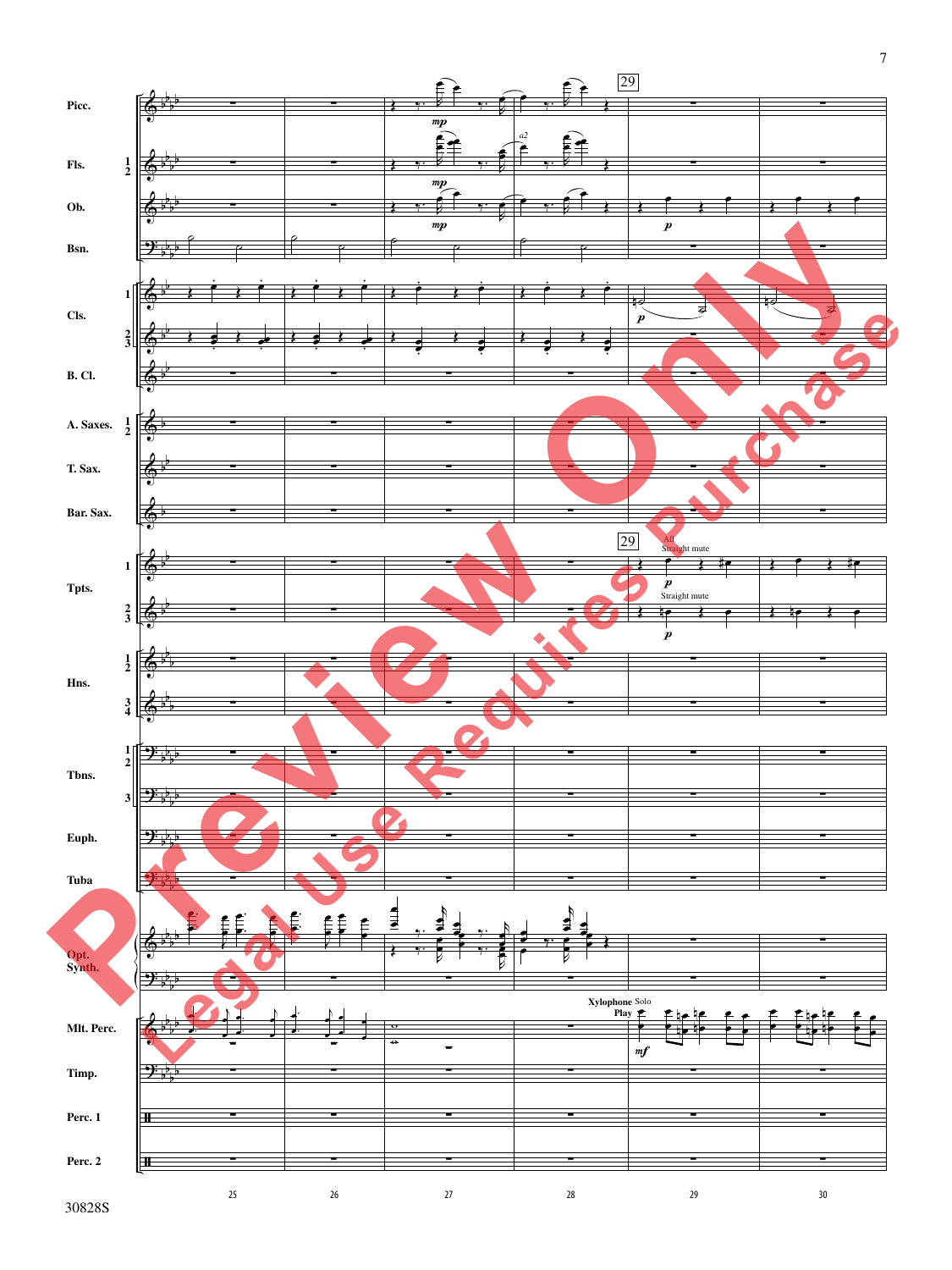

30828S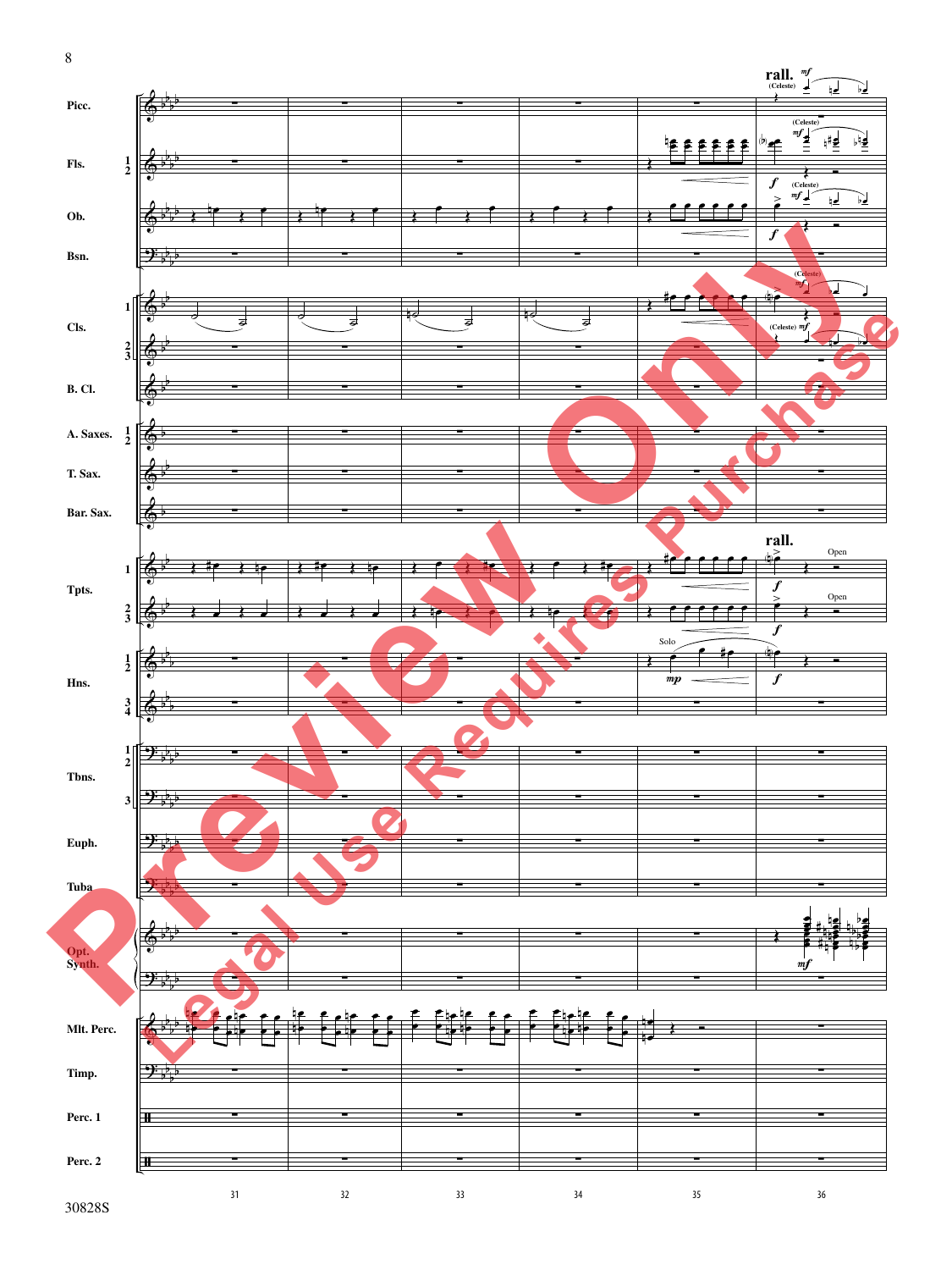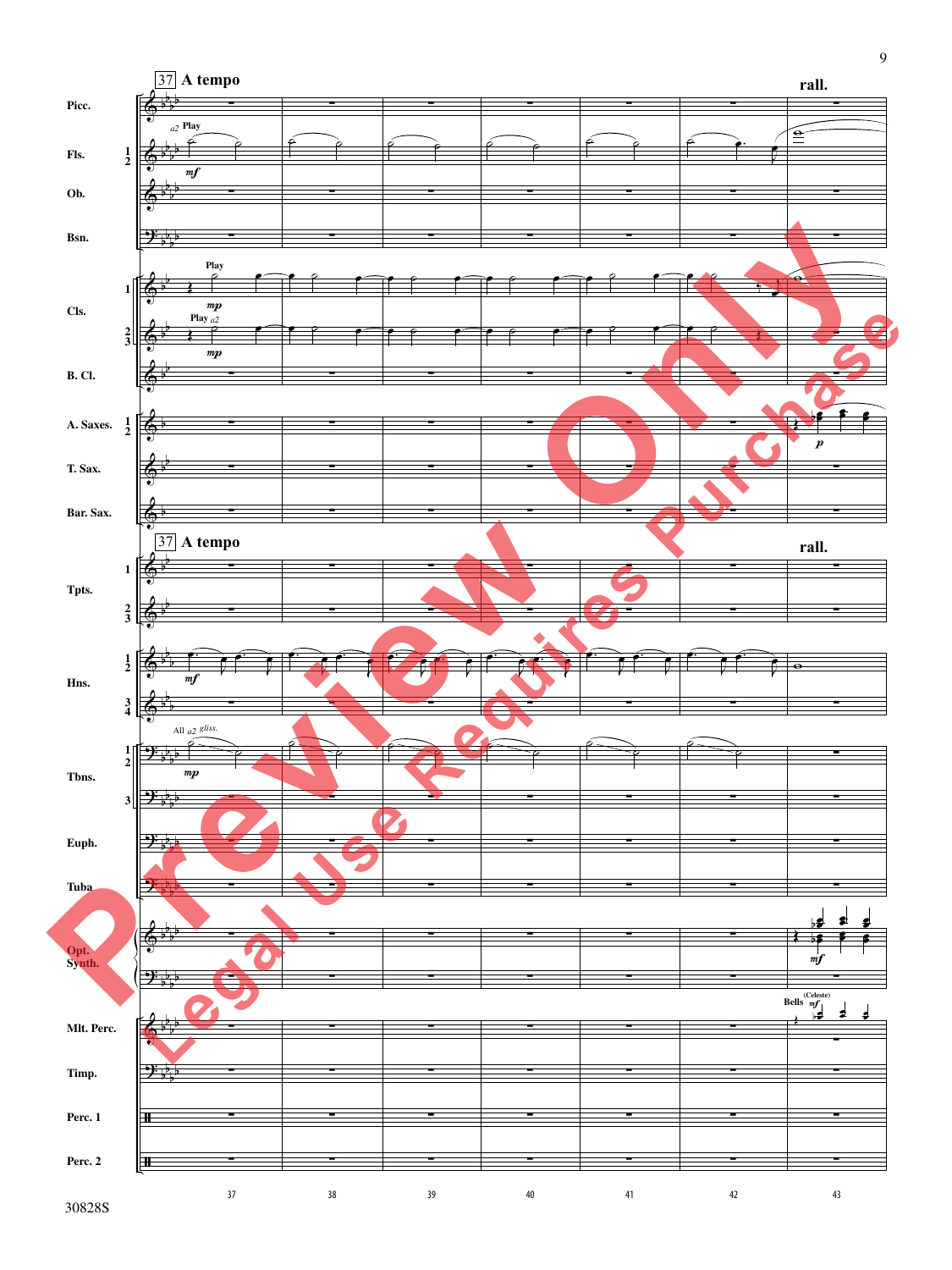![](_page_9_Figure_0.jpeg)

30828S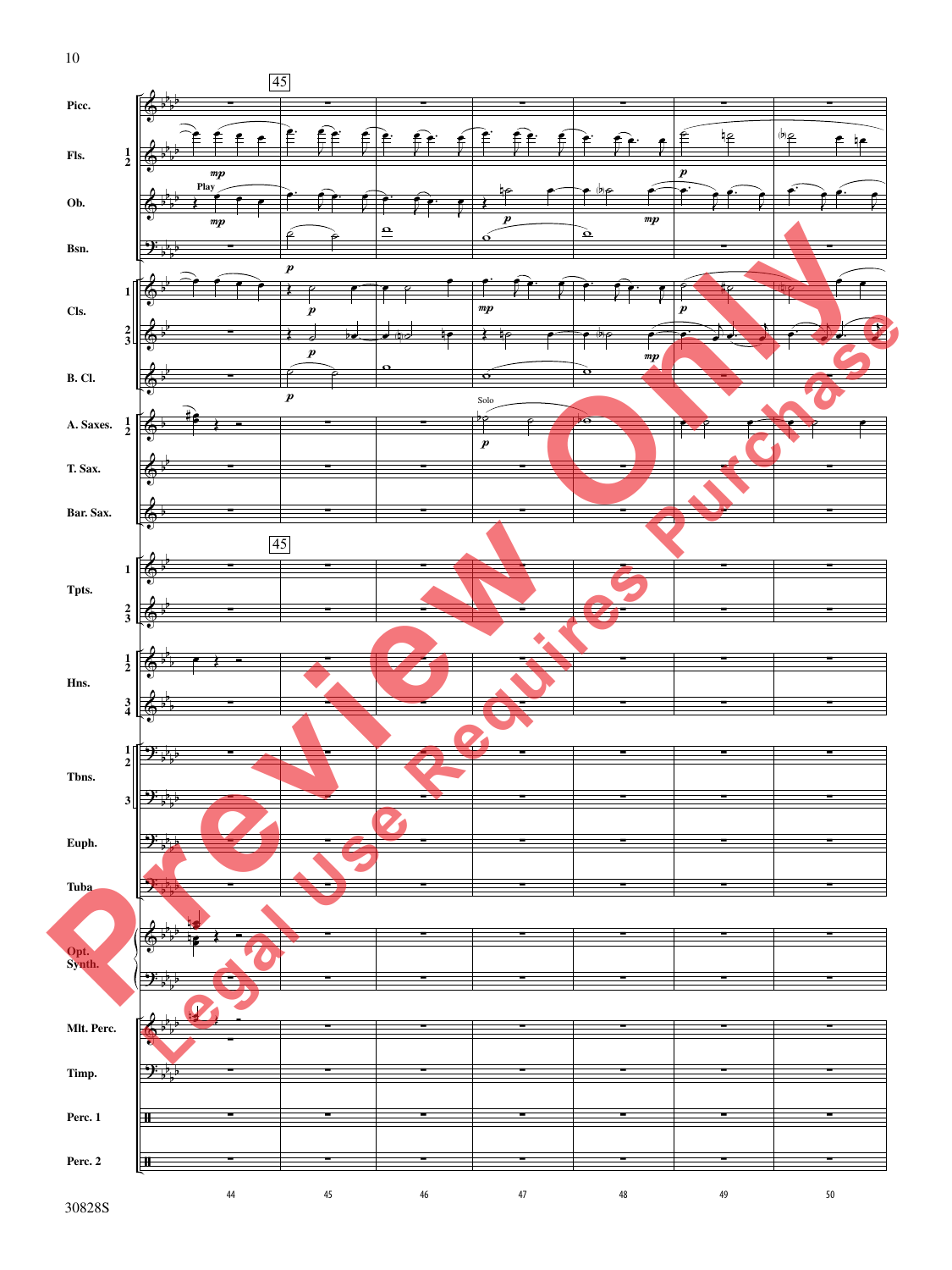![](_page_10_Figure_0.jpeg)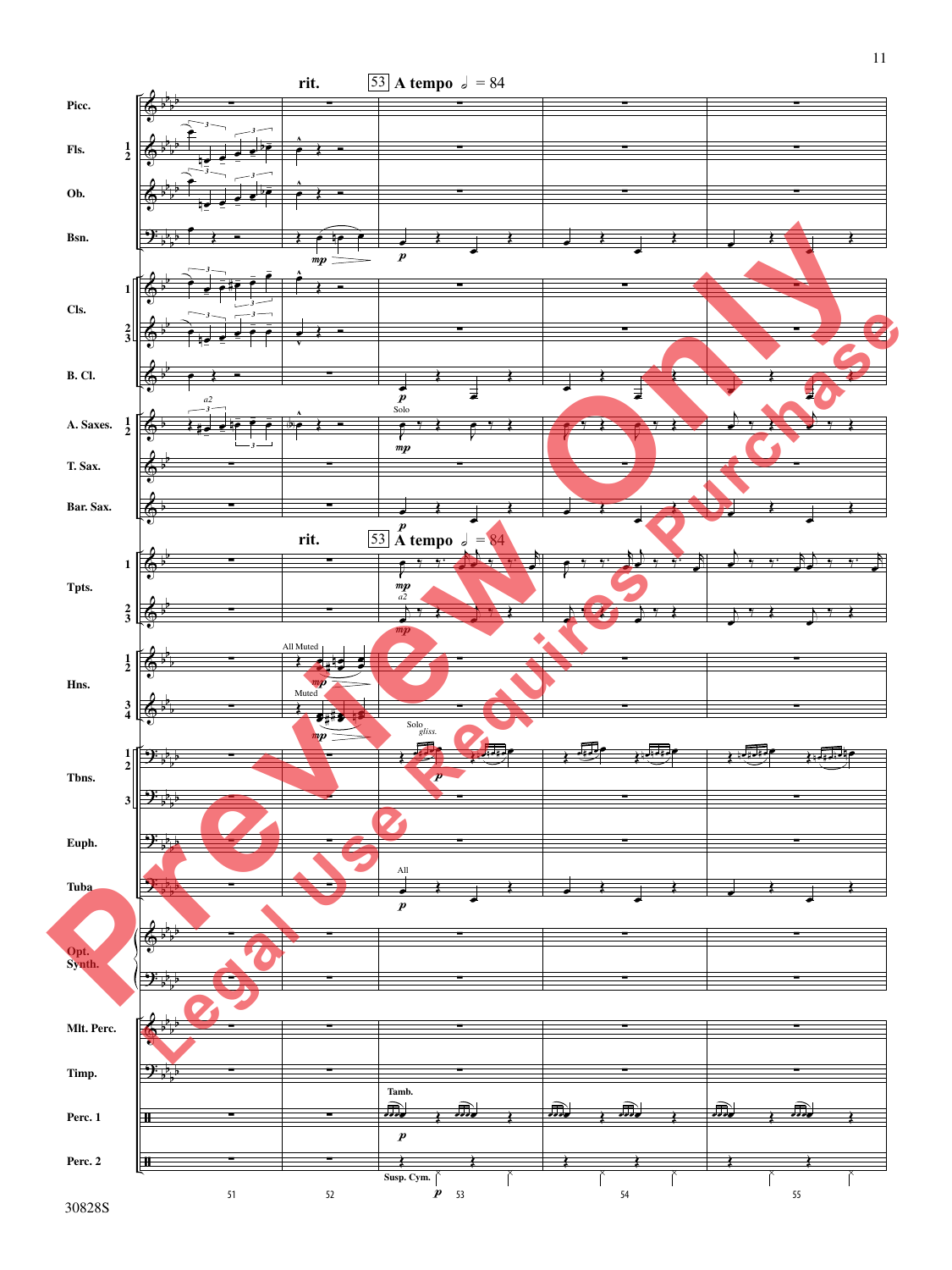**rit.**

![](_page_11_Figure_2.jpeg)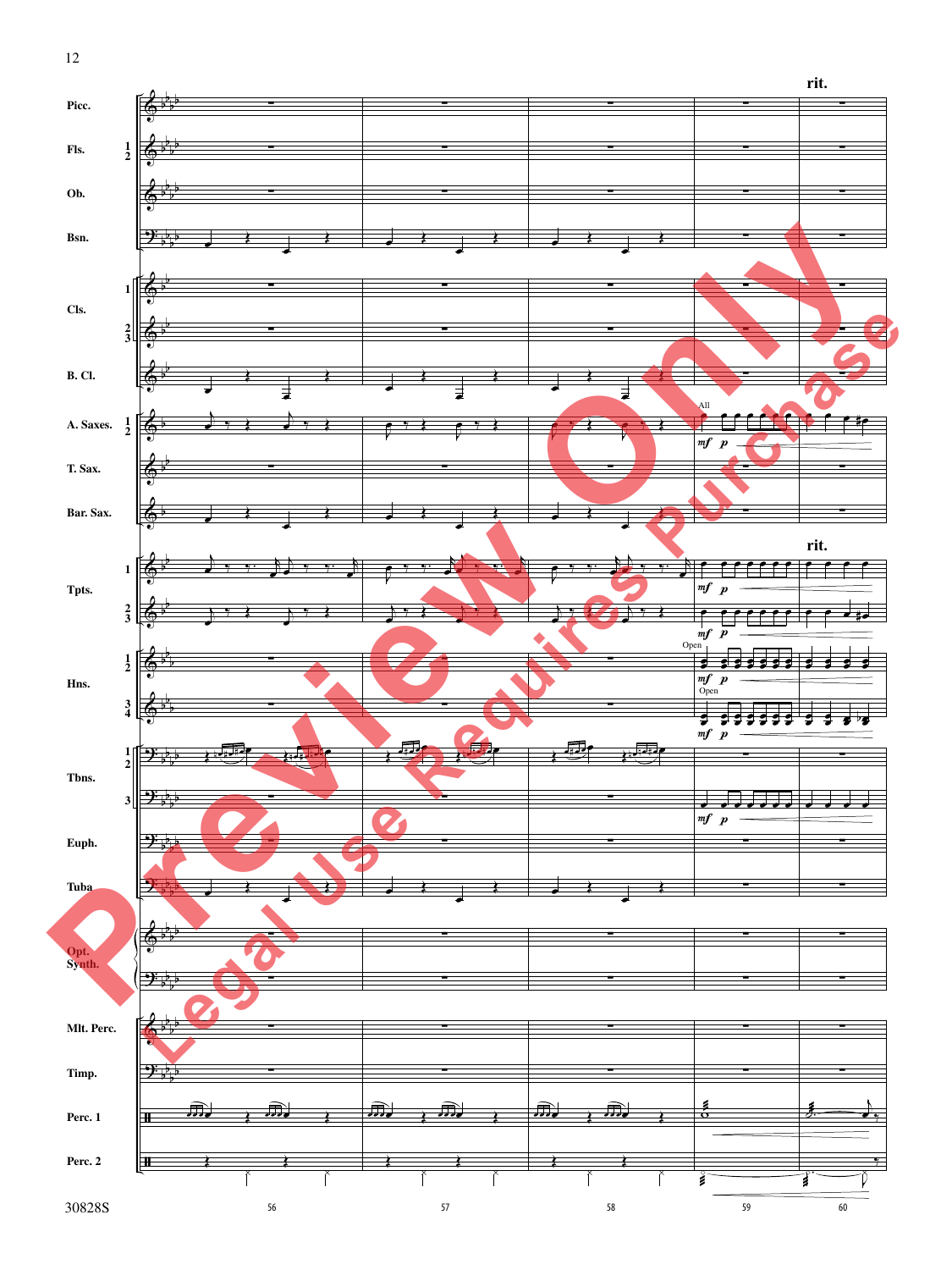![](_page_12_Figure_0.jpeg)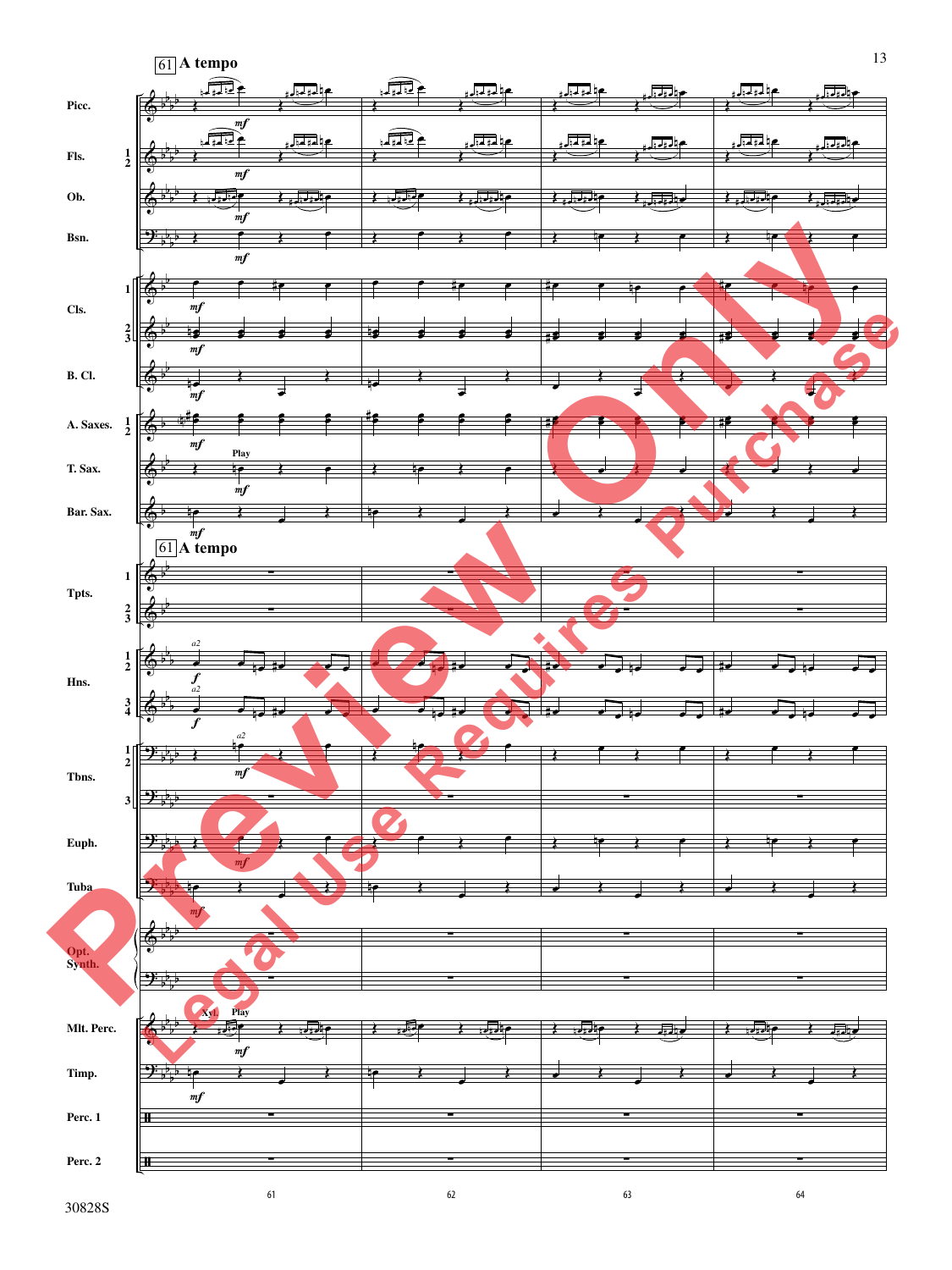![](_page_13_Figure_1.jpeg)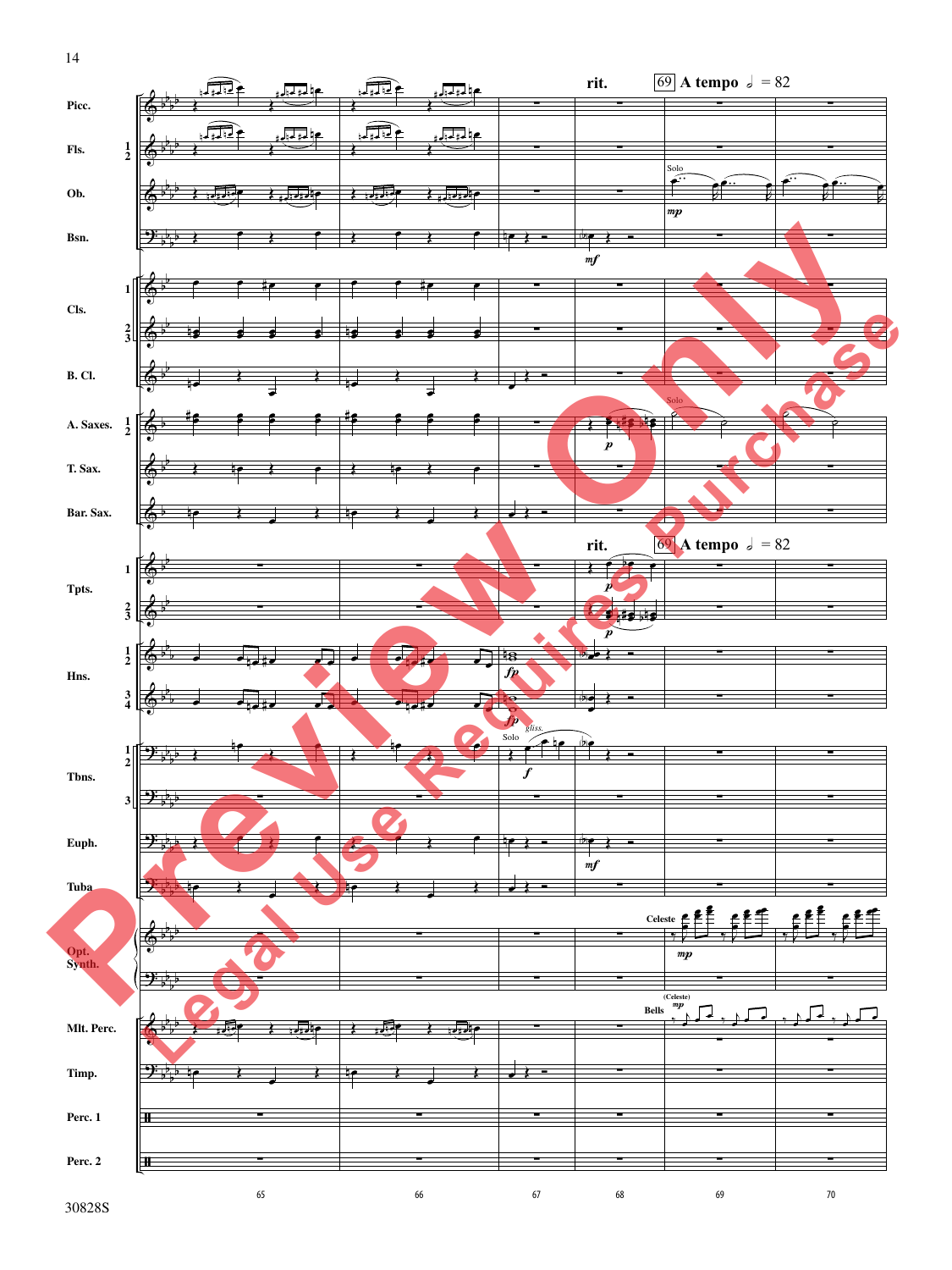![](_page_14_Figure_0.jpeg)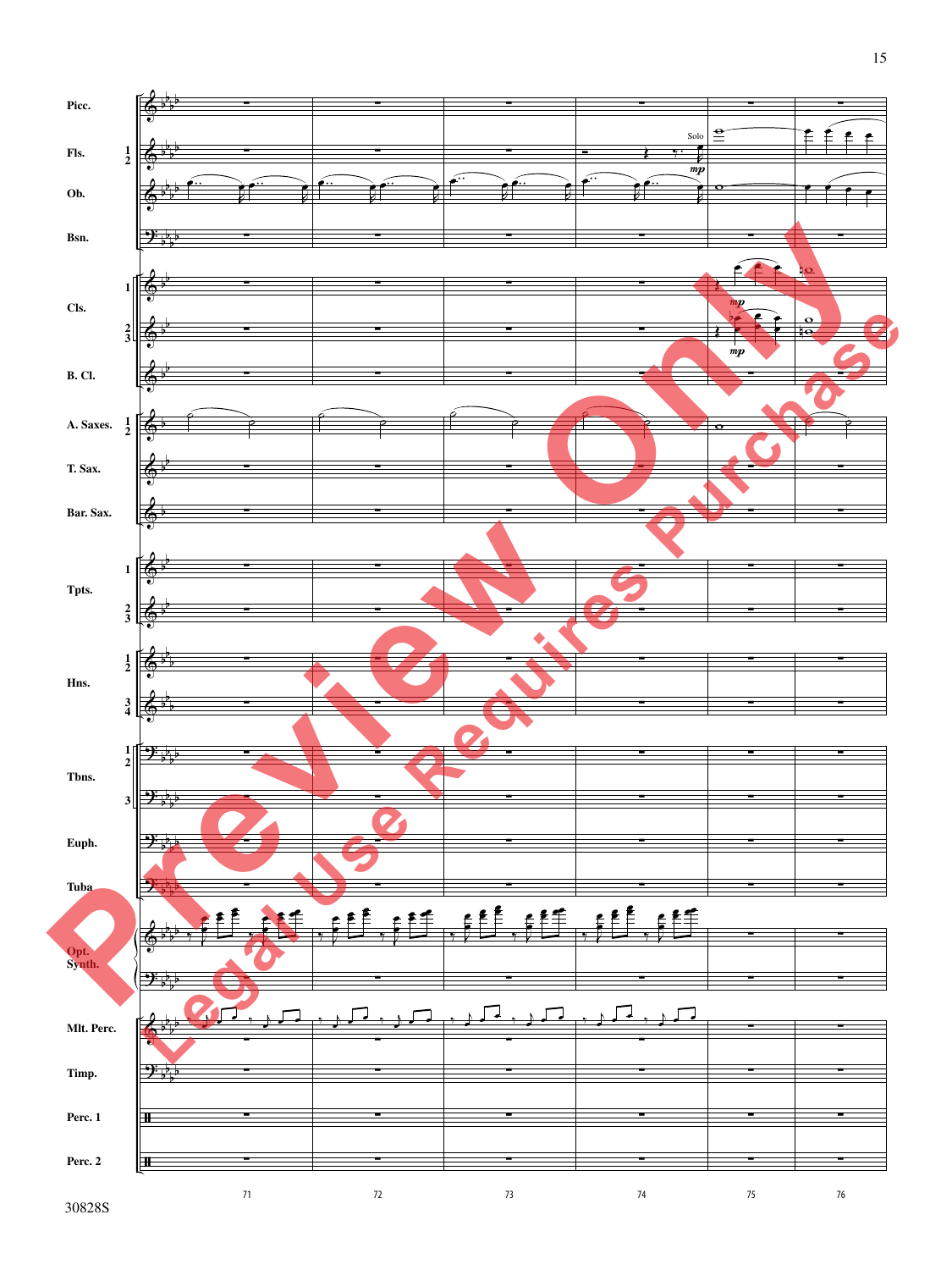![](_page_15_Figure_0.jpeg)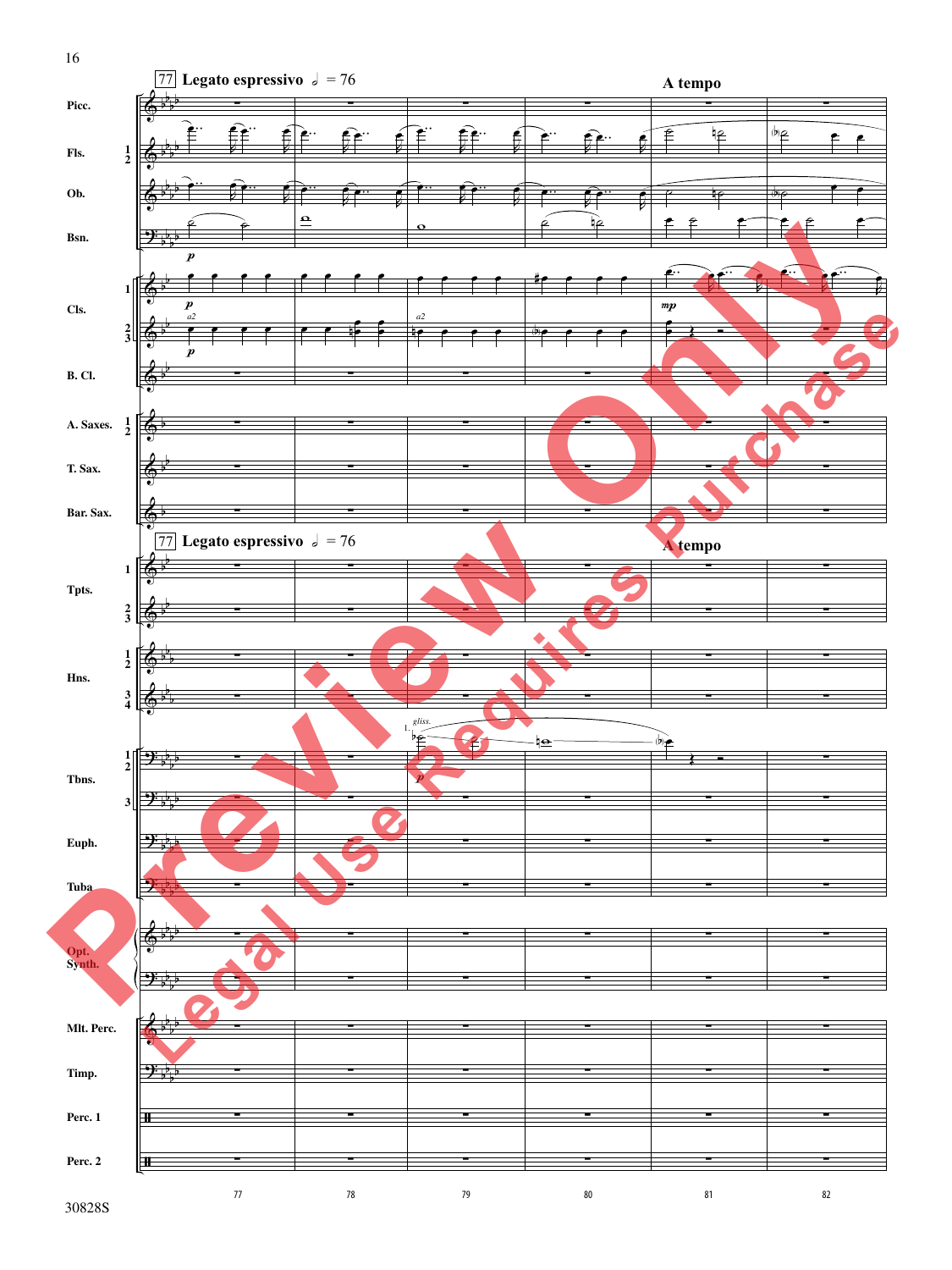![](_page_16_Figure_0.jpeg)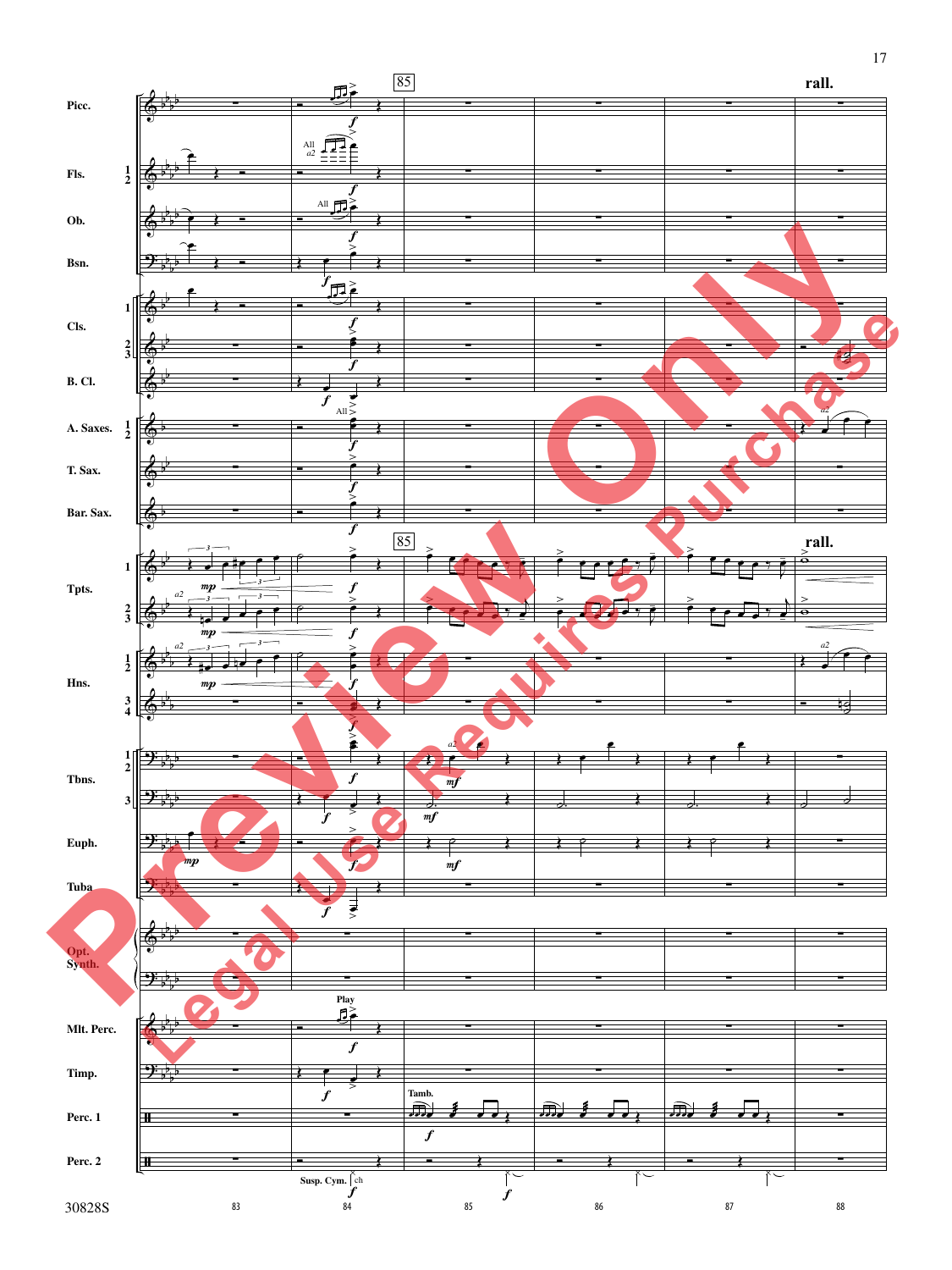![](_page_17_Figure_0.jpeg)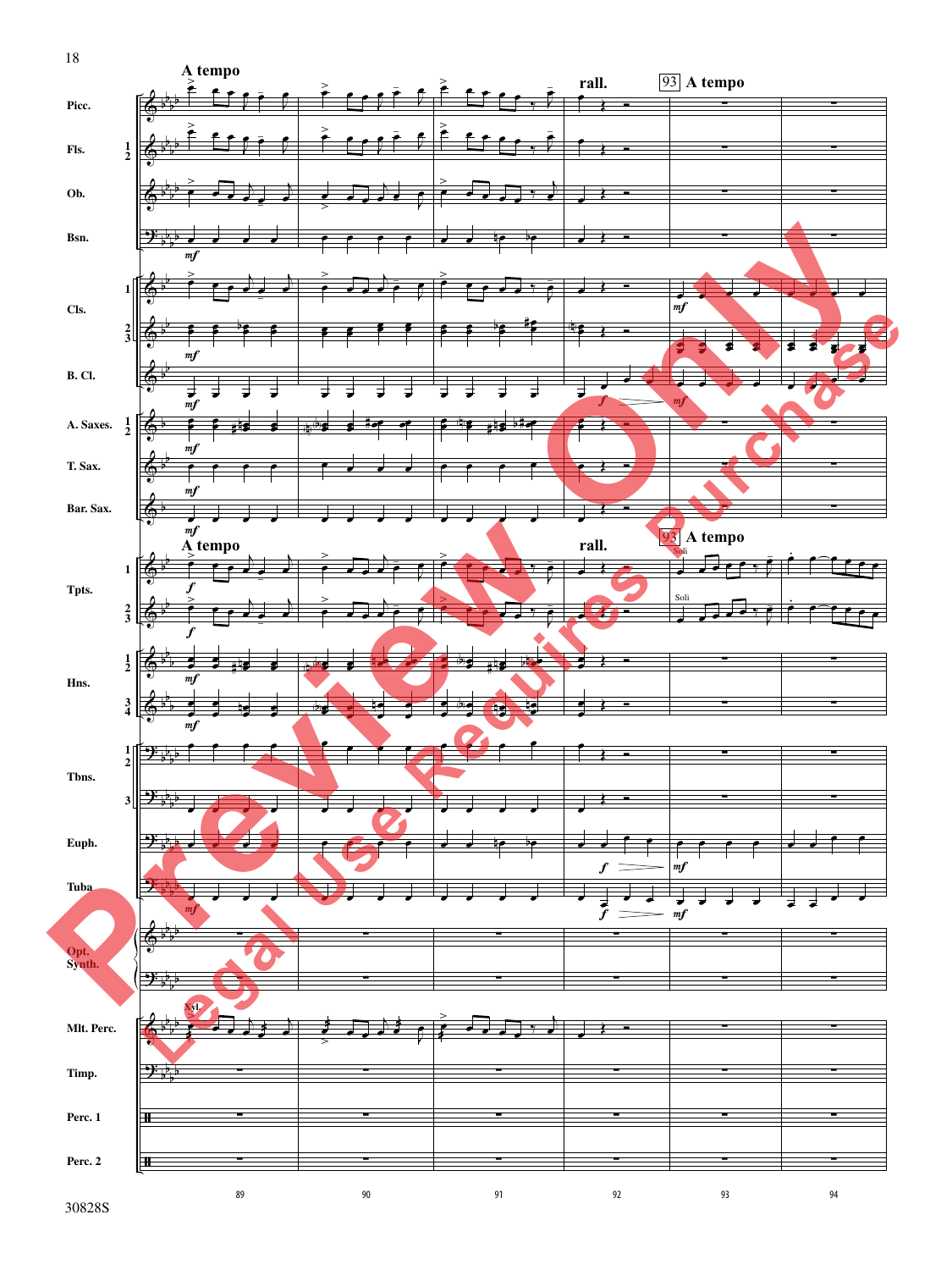![](_page_18_Figure_0.jpeg)

30828S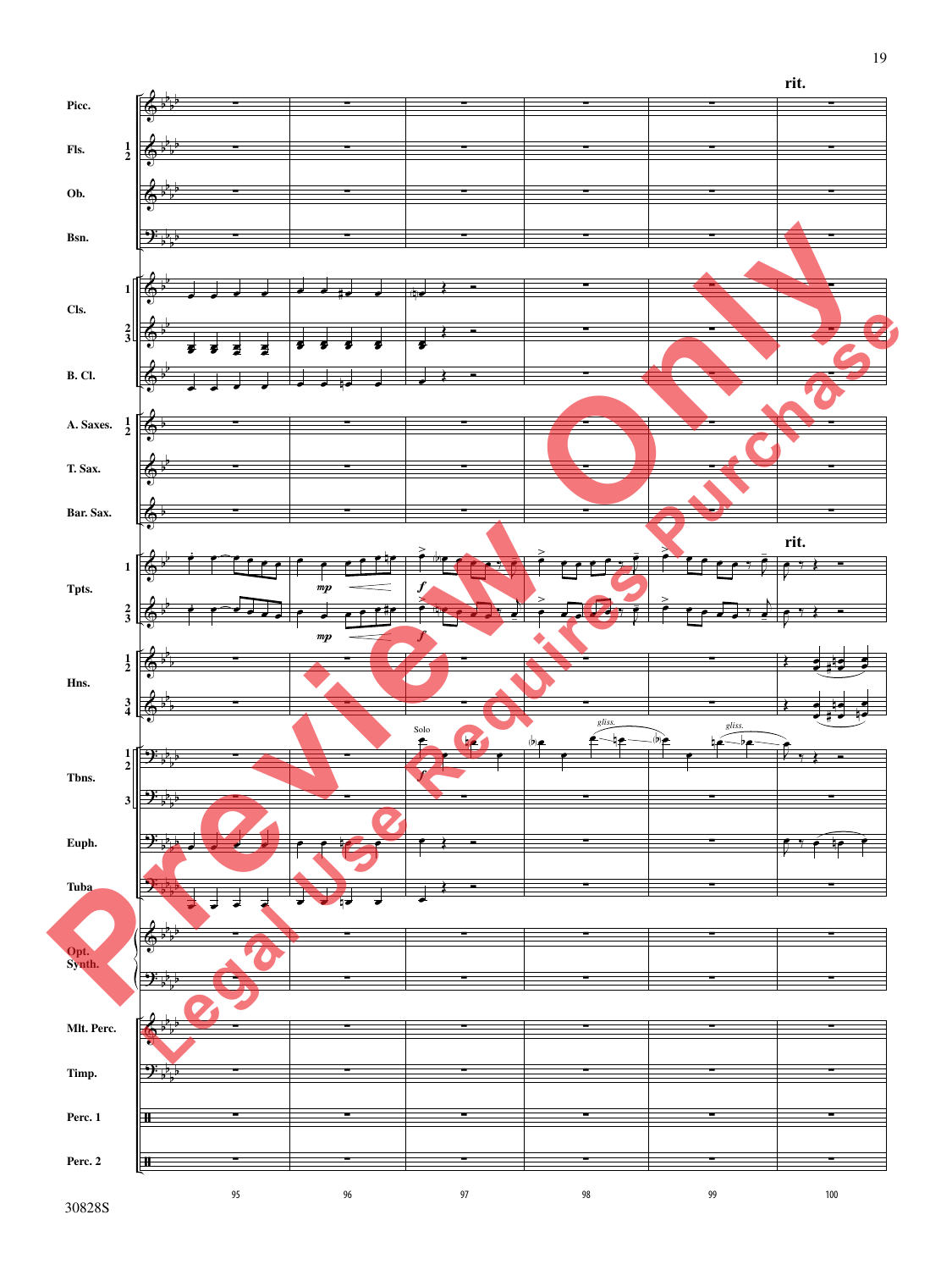![](_page_19_Figure_0.jpeg)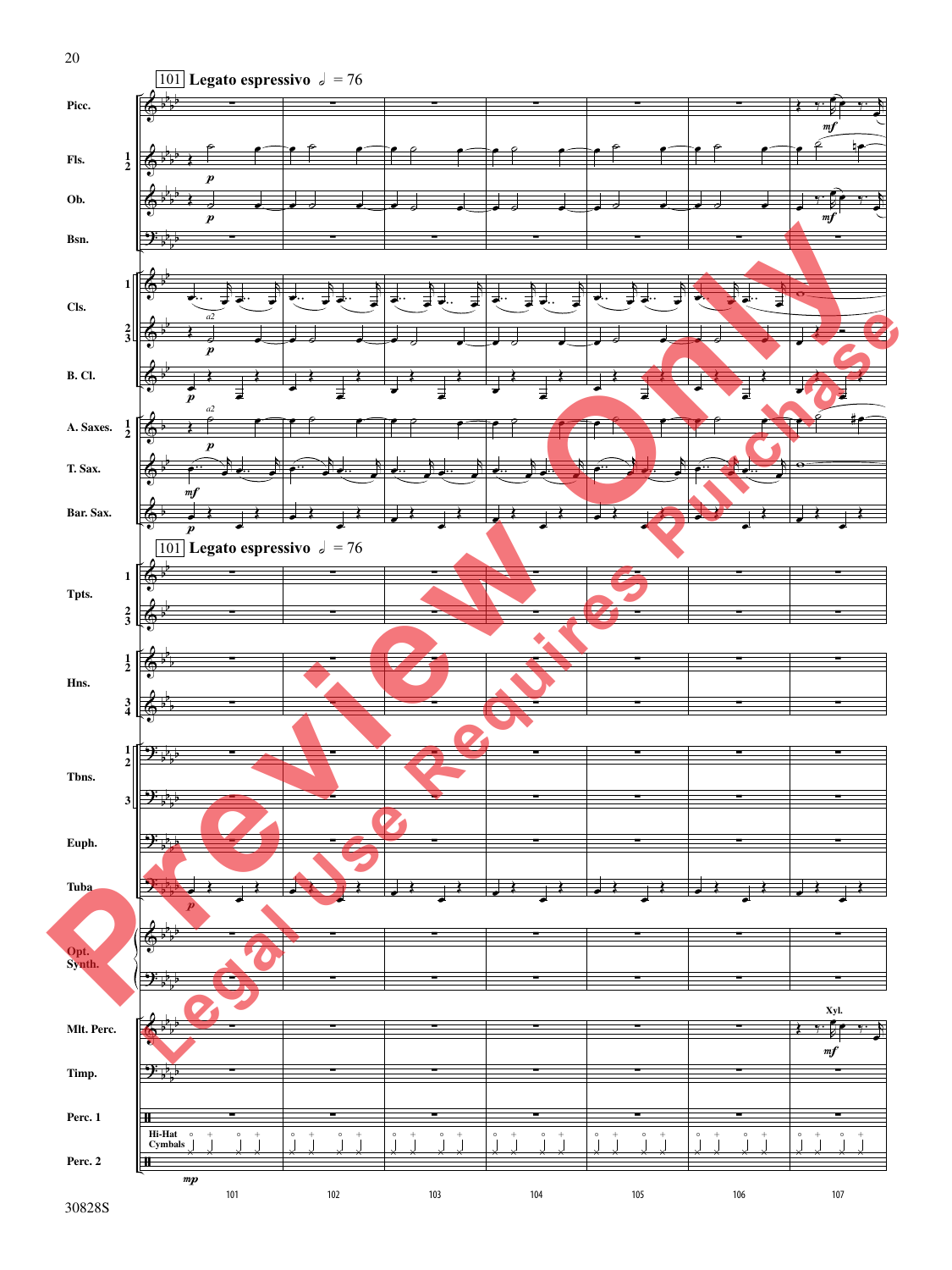![](_page_20_Figure_0.jpeg)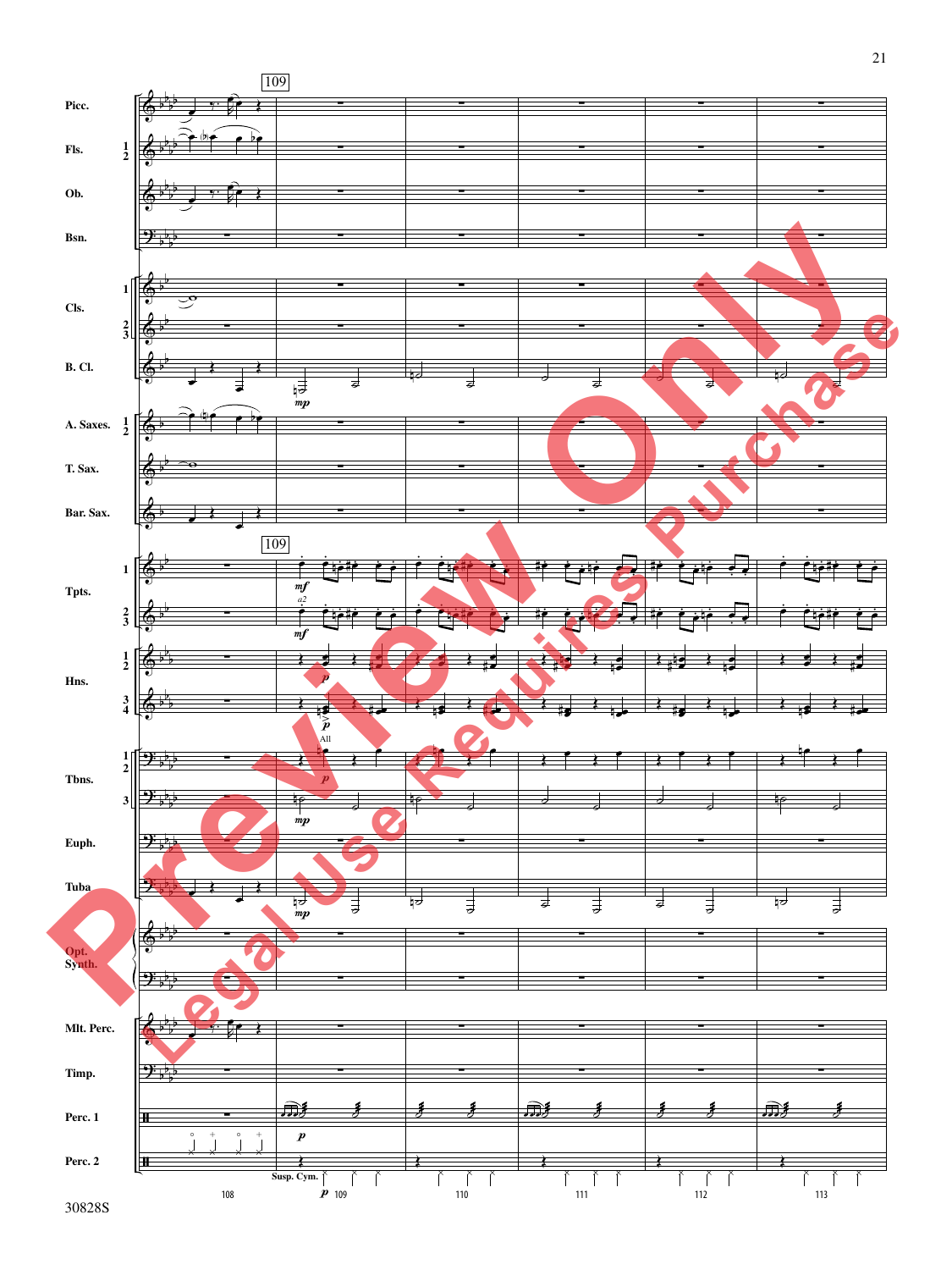![](_page_21_Figure_0.jpeg)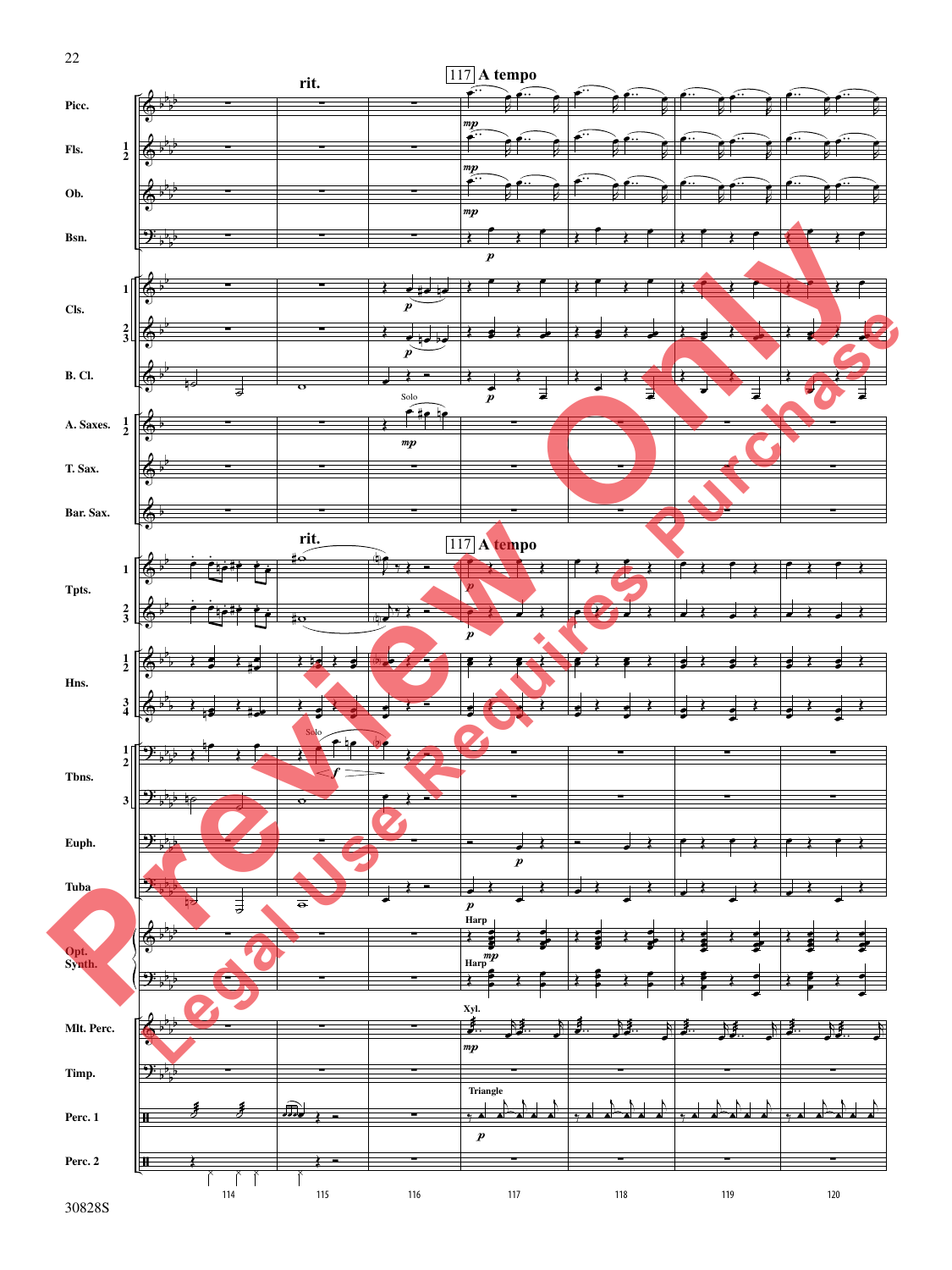![](_page_22_Figure_0.jpeg)